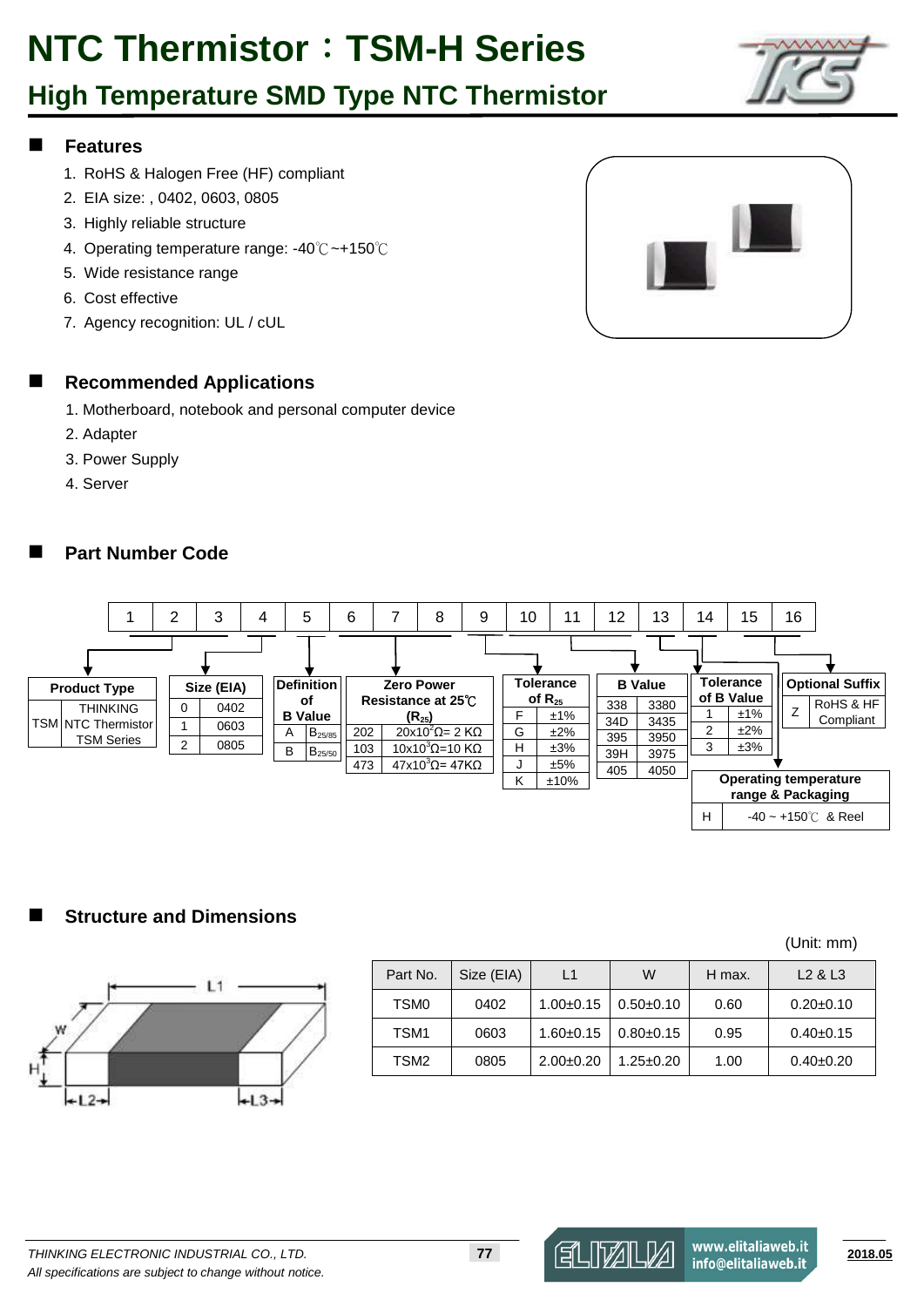

#### **Electrical Characteristics**

| Part No.                     | Size<br>(EIA) | Zero Power<br>Resistance<br>at 25°C | Tolerance<br>of<br><b>R25</b>       |       | B<br>Value | of<br><b>B</b> value | Tolerance Max. Power<br>Dissipation<br>at $25^{\circ}$ C | Dissipation<br>Factor | Thermal<br>Time<br>Constant | Operating<br>Temperature<br>Range | Safety<br>Approvals |  |           |      |  |  |  |      |  |           |  |  |      |           |  |  |  |  |           |
|------------------------------|---------------|-------------------------------------|-------------------------------------|-------|------------|----------------------|----------------------------------------------------------|-----------------------|-----------------------------|-----------------------------------|---------------------|--|-----------|------|--|--|--|------|--|-----------|--|--|------|-----------|--|--|--|--|-----------|
|                              |               | $R_{25}$ (KQ)                       | $(\pm\%)$                           |       | (K)        | $(\pm\%)$            | $P_{max}(mW)$                                            | $\delta$ (mW/°C)      | T(Sec.)                     | $T_L \sim T_U({}^{\circ}C)$       | UL/cUL              |  |           |      |  |  |  |      |  |           |  |  |      |           |  |  |  |  |           |
| TSM0A103□34D*HZ              |               | 10                                  |                                     | 25/85 | 3435       |                      |                                                          |                       |                             |                                   | $\sqrt{}$           |  |           |      |  |  |  |      |  |           |  |  |      |           |  |  |  |  |           |
| TSM0A104□40H*HZ              | 0402          | 100                                 | $1 \cdot 2 \cdot 3$                 |       | 4075       | $1 \cdot 2 \cdot 3$  | 170                                                      | Approx.               | Approx.                     | $-40 - +150$                      | $\sqrt{ }$          |  |           |      |  |  |  |      |  |           |  |  |      |           |  |  |  |  |           |
| TSM0B103 <sup>7338*</sup> HZ |               | 10                                  | $5 \cdot 10$                        | 25/50 | 3380       |                      |                                                          | 1.7                   | 2.0                         |                                   | $\sqrt{ }$          |  |           |      |  |  |  |      |  |           |  |  |      |           |  |  |  |  |           |
| TSM0B104 <sup>1</sup> 425*HZ |               | 100                                 |                                     |       | 4250       |                      |                                                          |                       |                             |                                   | $\sqrt{}$           |  |           |      |  |  |  |      |  |           |  |  |      |           |  |  |  |  |           |
| TSM1A202 <sup>∩</sup> 350*HZ |               | $\overline{2}$                      |                                     |       | 3500       |                      |                                                          |                       |                             |                                   | $\sqrt{ }$          |  |           |      |  |  |  |      |  |           |  |  |      |           |  |  |  |  |           |
| TSM1A103□34D*HZ              |               | 10                                  |                                     |       | 3435       |                      |                                                          |                       |                             |                                   | $\sqrt{}$           |  |           |      |  |  |  |      |  |           |  |  |      |           |  |  |  |  |           |
| TSM1A103□39H*HZ              |               | 10                                  |                                     |       | 3975       |                      |                                                          |                       |                             |                                   | $\sqrt{}$           |  |           |      |  |  |  |      |  |           |  |  |      |           |  |  |  |  |           |
| TSM1A473□39H*HZ              |               | 47                                  | $1 \cdot 2 \cdot 3$<br>$5 \cdot 10$ |       |            |                      | 3975                                                     |                       |                             |                                   |                     |  | $\sqrt{}$ |      |  |  |  |      |  |           |  |  |      |           |  |  |  |  |           |
| TSM1A104□410*HZ              |               | 100                                 |                                     |       |            |                      |                                                          |                       |                             |                                   |                     |  | 25/85     | 4100 |  |  |  |      |  | $\sqrt{}$ |  |  |      |           |  |  |  |  |           |
| TSM1A154□465*HZ              |               | 150                                 |                                     |       | 4650       |                      |                                                          |                       |                             |                                   | $\sqrt{}$           |  |           |      |  |  |  |      |  |           |  |  |      |           |  |  |  |  |           |
| TSM1A204 <sup></sup> 410*HZ  |               | 200                                 |                                     |       |            |                      | 4100                                                     |                       |                             |                                   |                     |  | $\sqrt{}$ |      |  |  |  |      |  |           |  |  |      |           |  |  |  |  |           |
| TSM1A224 <sup></sup> 410*HZ  |               | 220                                 |                                     |       | 4100       |                      |                                                          | Approx                | Approx                      | $-40 - +150$                      | $\sqrt{}$           |  |           |      |  |  |  |      |  |           |  |  |      |           |  |  |  |  |           |
| TSM1A474 <sup>∩</sup> 415*HZ | 0603          | 470                                 |                                     |       | 4150       | $1 \cdot 2 \cdot 3$  | 210                                                      | 2.1                   |                             |                                   | $\sqrt{}$           |  |           |      |  |  |  |      |  |           |  |  |      |           |  |  |  |  |           |
| TSM1B202 <sub>□</sub> 34H*HZ |               | $\overline{2}$                      |                                     |       |            |                      | 3475                                                     |                       |                             |                                   | 3.1                 |  | $\sqrt{}$ |      |  |  |  |      |  |           |  |  |      |           |  |  |  |  |           |
| TSM1B103□338*HZ              |               | 10                                  |                                     |       |            |                      |                                                          |                       |                             |                                   |                     |  |           |      |  |  |  |      |  |           |  |  | 3380 |           |  |  |  |  | $\sqrt{}$ |
| TSM1B473□395*HZ              |               | 47                                  |                                     |       |            |                      |                                                          |                       |                             |                                   |                     |  |           |      |  |  |  | 3950 |  |           |  |  |      | $\sqrt{}$ |  |  |  |  |           |
| TSM1B104 <sup>1</sup> 405*HZ |               | 100                                 |                                     |       |            |                      | 4050                                                     |                       |                             |                                   |                     |  | $\sqrt{}$ |      |  |  |  |      |  |           |  |  |      |           |  |  |  |  |           |
| TSM1B154□460*HZ              |               | 150                                 |                                     | 25/50 | 4600       |                      |                                                          |                       |                             |                                   | $\sqrt{}$           |  |           |      |  |  |  |      |  |           |  |  |      |           |  |  |  |  |           |
| TSM1B204□410*HZ              |               | 200                                 |                                     |       | 4100       |                      |                                                          |                       |                             |                                   | $\sqrt{}$           |  |           |      |  |  |  |      |  |           |  |  |      |           |  |  |  |  |           |
| TSM1B224 <sup>∩</sup> 410*HZ |               | 220                                 |                                     |       | 4100       |                      |                                                          |                       |                             |                                   | $\sqrt{}$           |  |           |      |  |  |  |      |  |           |  |  |      |           |  |  |  |  |           |
| TSM1B474 <sup>10*HZ</sup>    |               | 470                                 |                                     |       | 4100       |                      |                                                          |                       |                             |                                   | $\sqrt{}$           |  |           |      |  |  |  |      |  |           |  |  |      |           |  |  |  |  |           |
| TSM2A103 <sup>34D*HZ</sup>   |               | 10                                  | $1 \cdot 2 \cdot 3$                 | 25/85 | 3435       |                      |                                                          |                       |                             |                                   | $\sqrt{}$           |  |           |      |  |  |  |      |  |           |  |  |      |           |  |  |  |  |           |
| TSM2B103□345*HZ              | 0805          | 10                                  |                                     |       | 3450       | $1 \cdot 2 \cdot 3$  | 240                                                      | Approx.               | Approx.                     | $-40 - +150$                      | $\sqrt{ }$          |  |           |      |  |  |  |      |  |           |  |  |      |           |  |  |  |  |           |
| TSM2B103□350*HZ              |               | 10                                  | $5 \cdot 10$                        | 25/50 | 3500       |                      |                                                          | 2.4                   | 5.4                         |                                   | $\sqrt{}$           |  |           |      |  |  |  |      |  |           |  |  |      |           |  |  |  |  |           |

Note 1:  $\Box$  = Tolerance of R<sub>25</sub>

\* = Tolerance of B value

Note 2: UL&cUL File No. E138827

Note 3: Special specifications are available upon request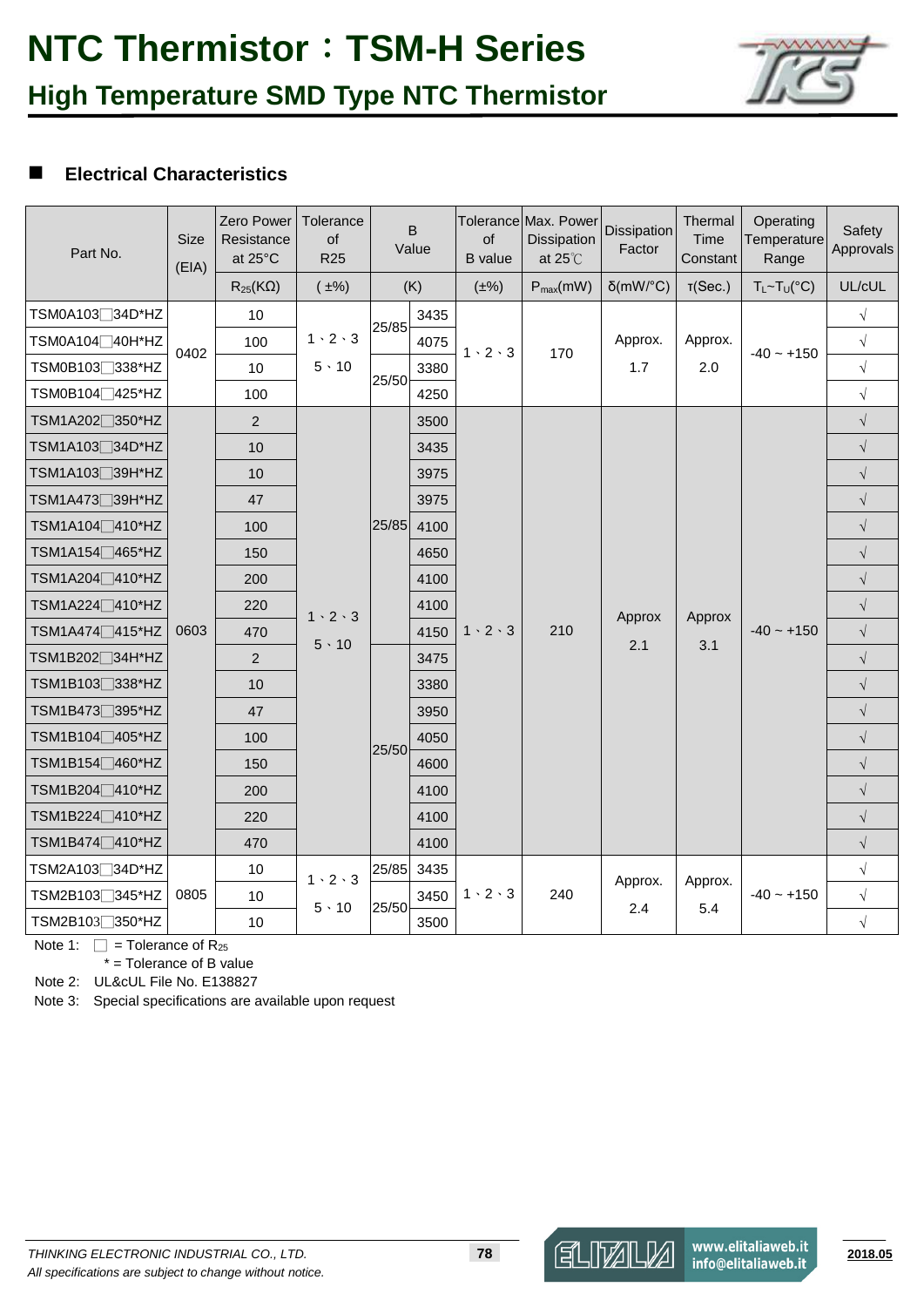

### **Max. Power Dissipation Derating Curve**



T<sub>U</sub>: Maximum operating temperature ( $°C$ ) T<sub>L</sub>: Minimum operating temperature (℃) For example:

Ambient temperature (Ta) = 55℃ Maximum operating temperature ( $T_U$ ) = 150°C  $P_{Ta}=(T_U-Ta)/(T_U-25) \times Pmax = 76\% Pmax$ 

#### **R-T Characteristic Curves**



*All specifications are subject to change without notice.*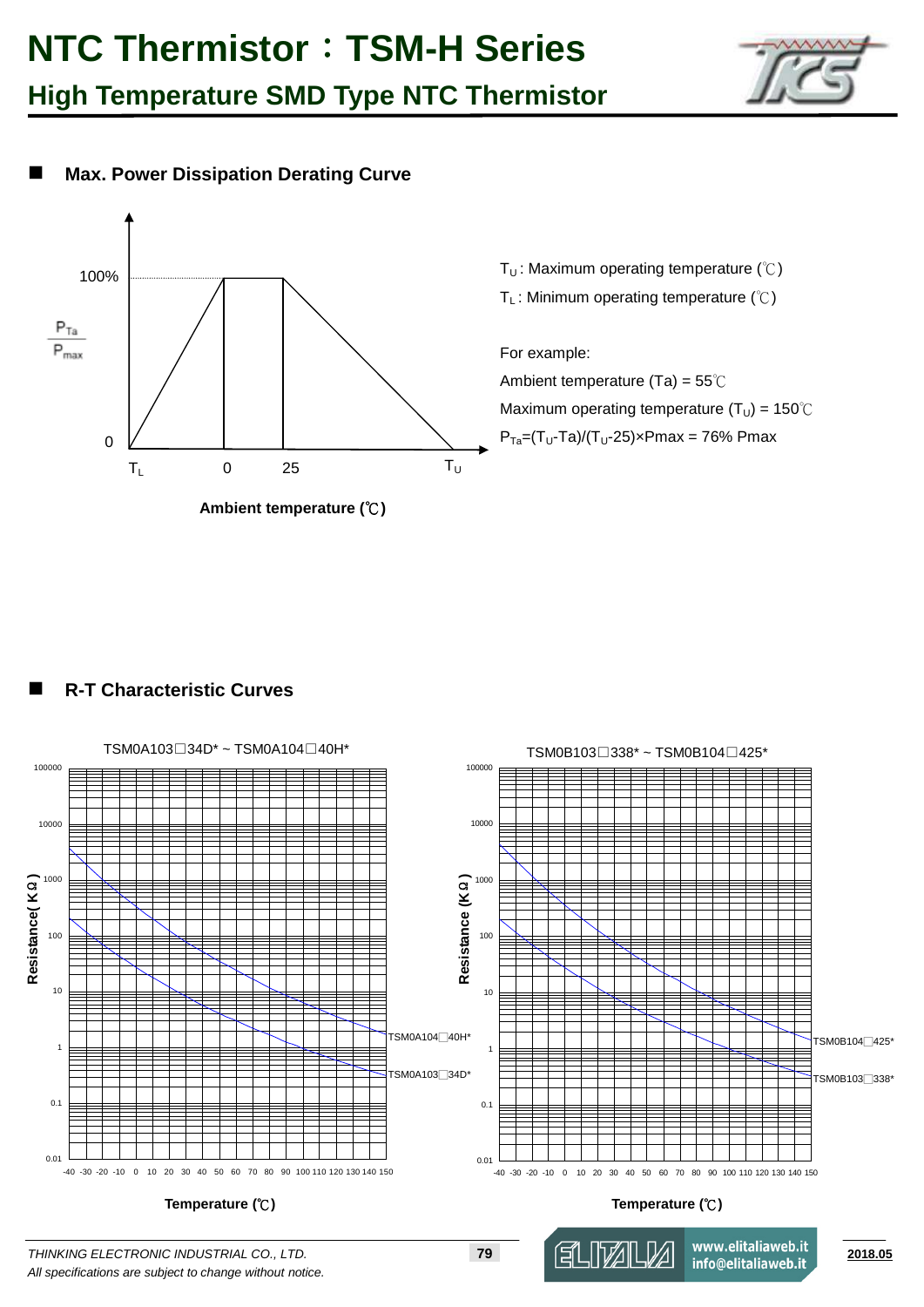

#### **R-T Characteristic Curves**



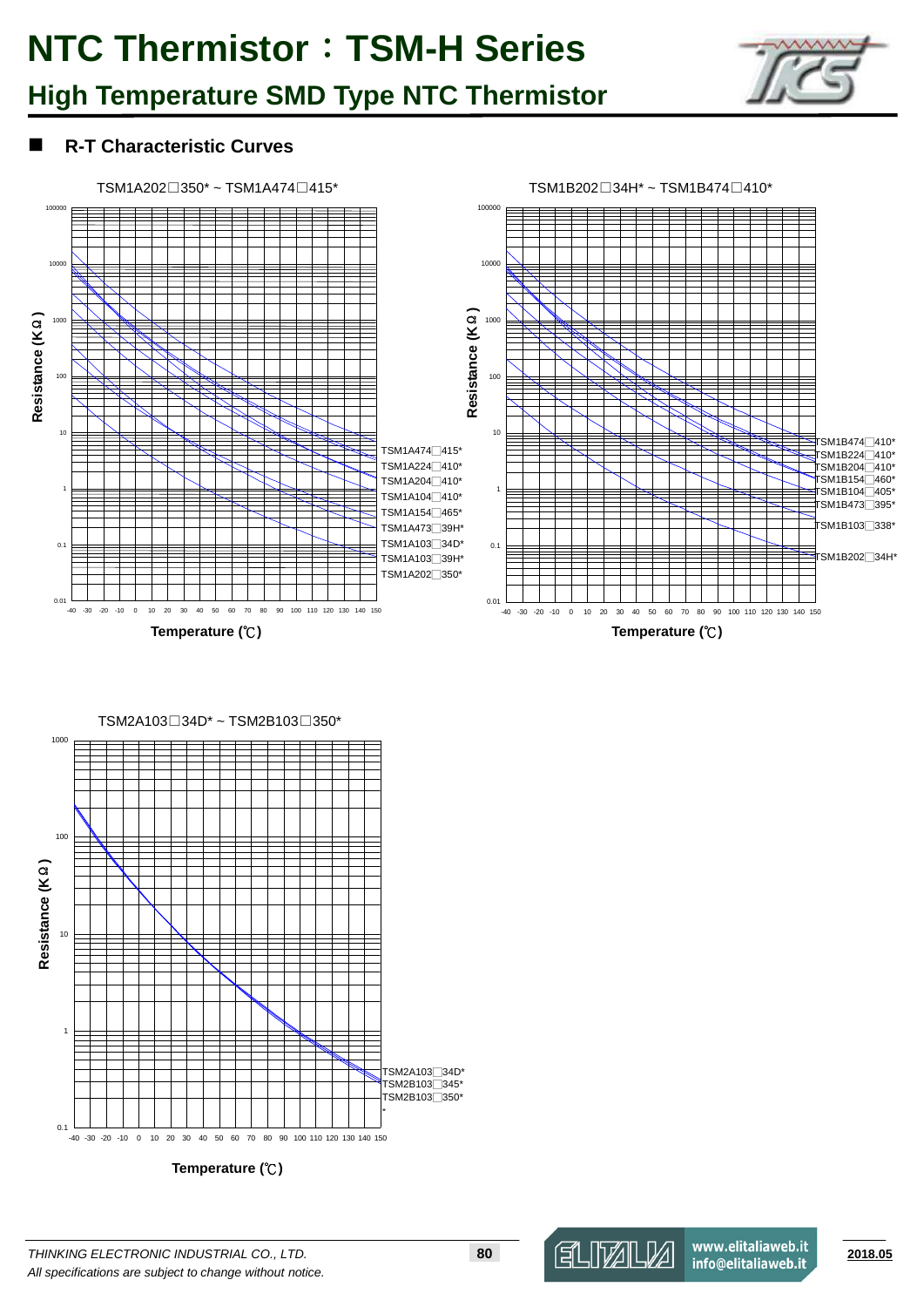

#### $\blacksquare$  Soldering Recommendation

**IR-Reflow Soldering Profile**



Time

**Recommended Reworking Conditions with Soldering Iron**

| <b>Item</b>                                                                                             | <b>Conditions</b>    |  |  |  |  |  |
|---------------------------------------------------------------------------------------------------------|----------------------|--|--|--|--|--|
| Temperature of Soldering Iron-tip                                                                       | $360^{\circ}$ (max.) |  |  |  |  |  |
| Soldering Time                                                                                          | $3$ sec. (max.)      |  |  |  |  |  |
| Diameter of Soldering Iron-tip                                                                          | $\Phi$ 3mm (max.)    |  |  |  |  |  |
| Caution: Please do not touch the component surface with soldering iron directly to<br>avoid its damage. |                      |  |  |  |  |  |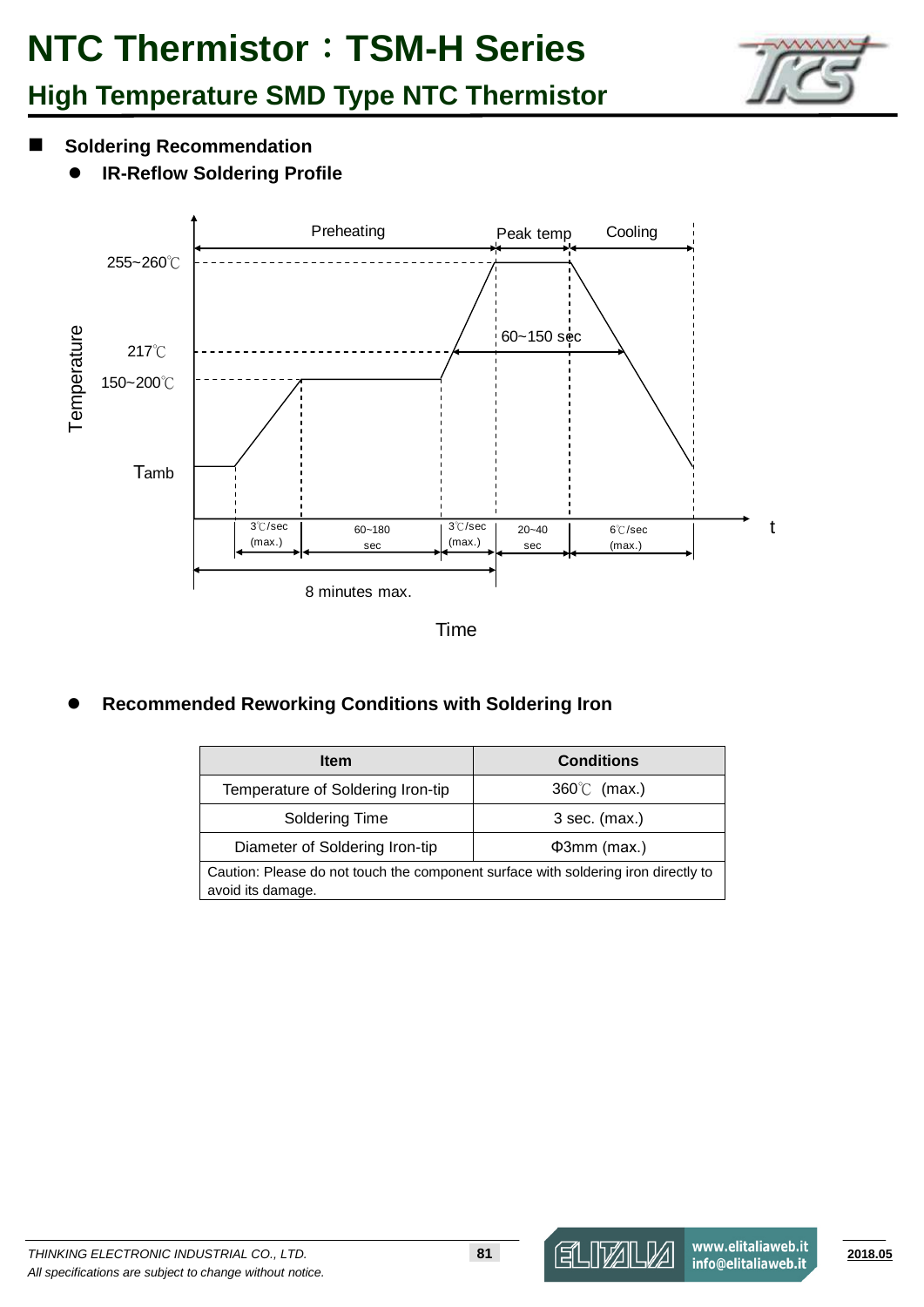

### **Recommended Soldering Pad Dimensions**



| Size (EIA) | $Z$ (mm) | $G$ (mm) | $X$ (mm) | $Y$ (mm) |
|------------|----------|----------|----------|----------|
| 0402       | 1.7      | 0.5      | 0.6      | 0.6      |
| 0603       | 3.0      | 1.0      | 1.0      |          |
| 0805       | 3.4      | 1.0      | 1.4      |          |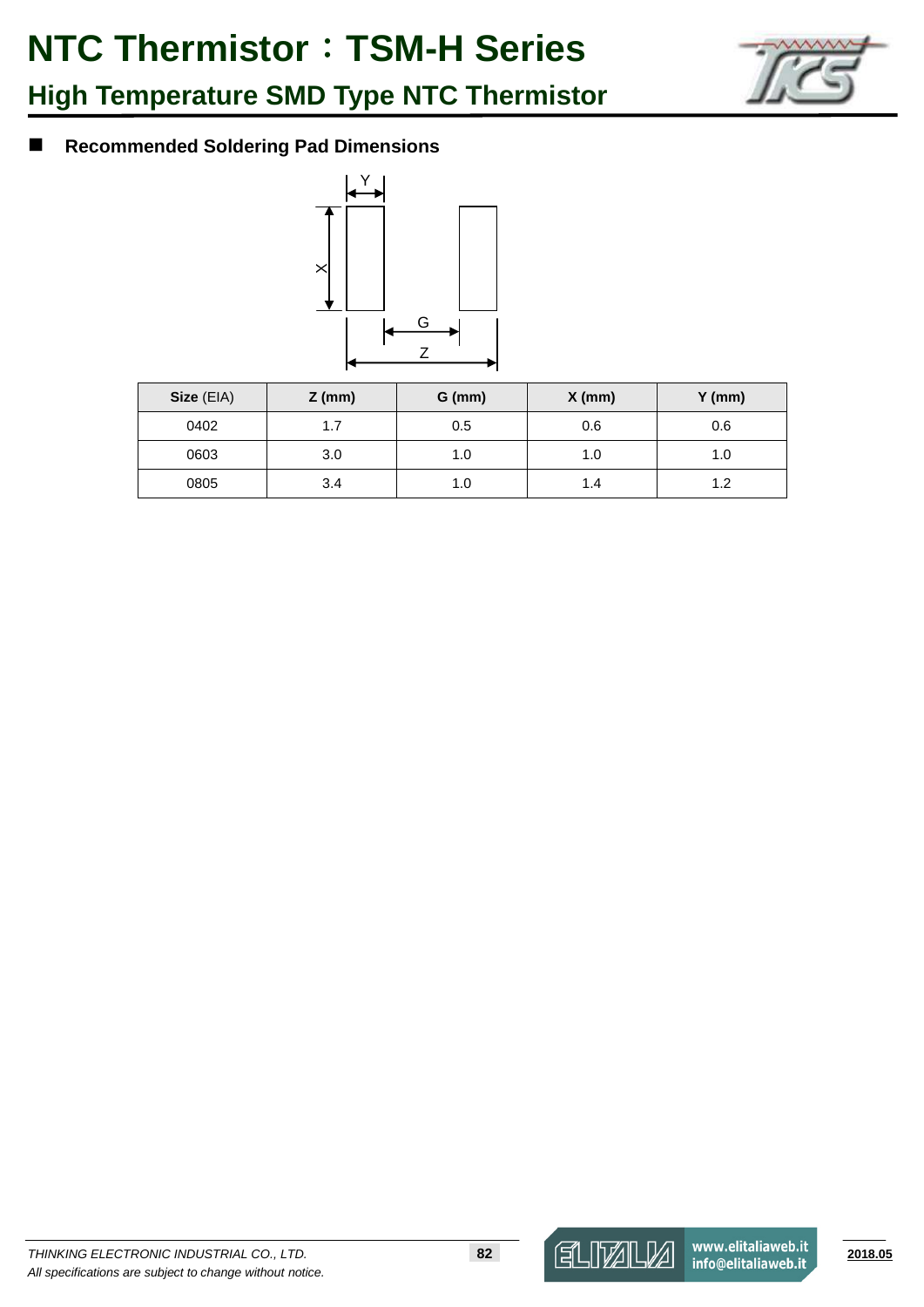

#### **Notice of Soldering and Mounting on PC Board**



For mounting SMDs on a PC board, supporting pin is suggested for use (refer to figure b) to avoid cracks caused by external stress (refer to figure a).



If circuit bending is needed for PC board design, please refer to figure (c) for mounting positions to avoid cracks caused by stress imposed on the product. O means better,  $\Delta$  is acceptable, and X is worst.

(d) Component Orientation



Locate SMDs horizontally to the direction that stress acts

During circuit bending, please locate SMDs horizontally to the direction in which stress act to avoid its cracks (refer to figure d).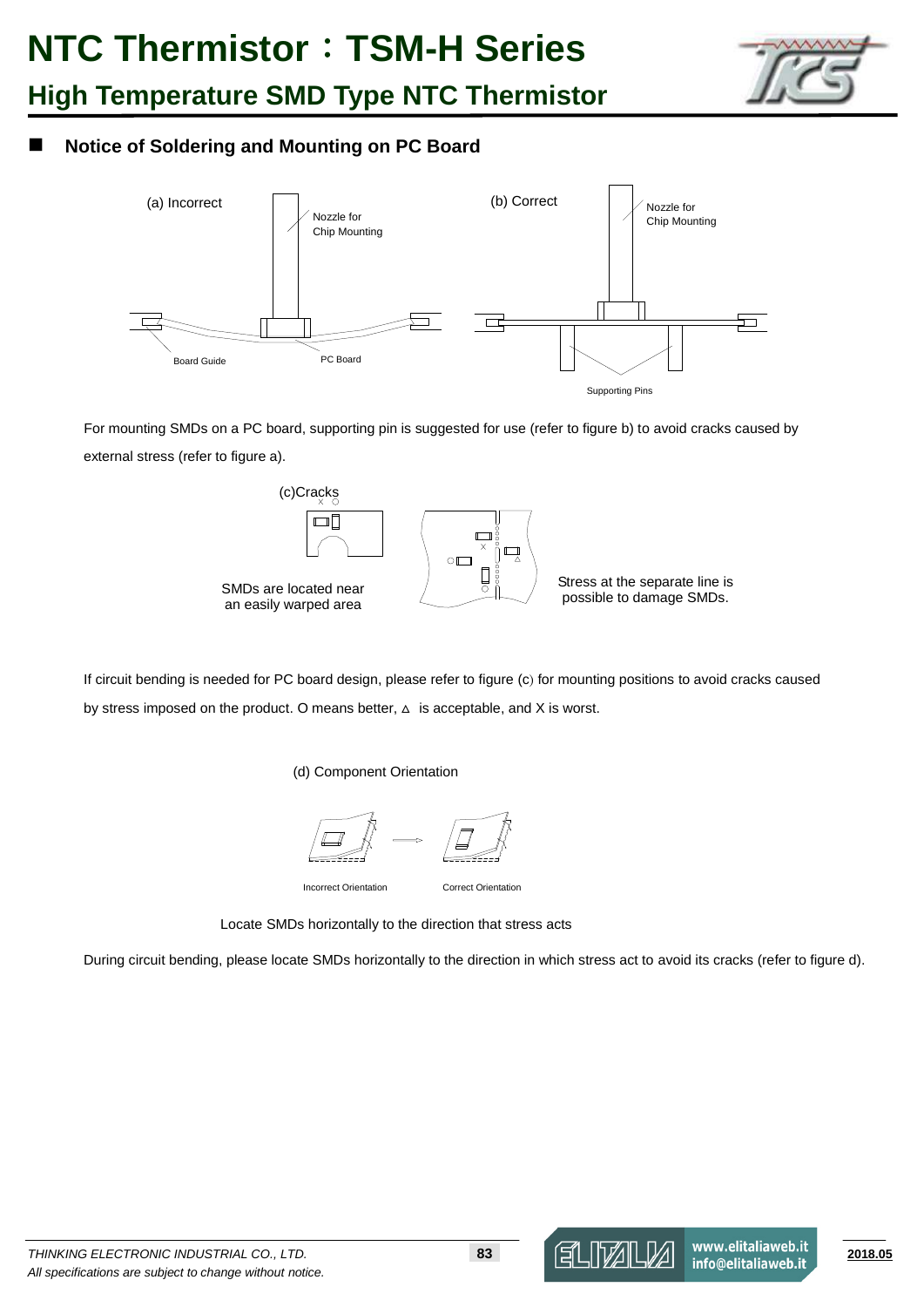# **NTC Thermistor**:**TSM-H Series**

## **High Temperature SMD Type NTC Thermistor**



#### **Reliability**

| <b>Item</b>                       | <b>Standard</b>       |                                                                                                                                  | <b>Specifications</b>                                                          |                  |                                                                                |  |
|-----------------------------------|-----------------------|----------------------------------------------------------------------------------------------------------------------------------|--------------------------------------------------------------------------------|------------------|--------------------------------------------------------------------------------|--|
| <b>Bending Strength</b>           | IEC 60068-2-21        | Warp: 2mm<br>Speed $< 0.5$ mm/sec.<br>Duration: 10 sec. on PCB                                                                   | No visible damage<br>$\bigtriangleup R_{25}/R_{25}$ $\big \leq$ 5 %            |                  |                                                                                |  |
| Solderability                     | IEC 60068-2-58        |                                                                                                                                  | $245 \pm 5^{\circ}$ , $3 \pm 0.3$ sec.                                         |                  | At least 95% of terminal<br>electrode is covered by<br>new solder              |  |
| Resistance to<br>Soldering Heat   | IEC 60068-2-58        |                                                                                                                                  | $260 \pm 5^{\circ}$ C, 10 $\pm$ 1 sec.                                         |                  | No visible damage<br>$\triangle$ R <sub>25</sub> /R <sub>25</sub>   $\leq$ 3 % |  |
| High<br>Temperature<br>Storage    | IEC 60068-2-2         |                                                                                                                                  | No visible damage<br>$\triangle$ R <sub>25</sub> /R <sub>25</sub>   $\leq$ 5 % |                  |                                                                                |  |
| Damp Heat,<br><b>Steady State</b> | IEC 60068-2-78        | $40 \pm 2^{\circ}$ C, 90~95% RH, 1000 ± 24 hrs                                                                                   | No visible damage<br>$\triangle$ R <sub>25</sub> /R <sub>25</sub>   $\leq$ 3 % |                  |                                                                                |  |
|                                   |                       |                                                                                                                                  | The conditions shown below shall be repeated 5 cycles on PCB.                  |                  |                                                                                |  |
|                                   |                       | Step                                                                                                                             | Temperature $(\mathcal{C})$                                                    | Period (minutes) |                                                                                |  |
| Rapid Change of                   |                       | 1                                                                                                                                | $-40 \pm 5$                                                                    | $30 \pm 3$       | No visible damage                                                              |  |
| Temperature                       | IEC 60068-2-14        | 2                                                                                                                                | Room temperature                                                               | $5 \pm 3$        | $\land$ R <sub>25</sub> /R <sub>25</sub>   $\leq$ 3 %                          |  |
|                                   |                       | 3                                                                                                                                | $150 \pm 5$                                                                    | $30 \pm 3$       |                                                                                |  |
|                                   |                       | 4                                                                                                                                | Room temperature                                                               | $5 \pm 3$        |                                                                                |  |
|                                   |                       |                                                                                                                                  |                                                                                |                  |                                                                                |  |
| Max. Power<br>Dissipation         | IEC 60539-1<br>4.26.3 | No visible damage<br>$25 \pm 5^{\circ}$ C, Pmax., 1000 $\pm$ 24 hrs<br>$\triangle$ R <sub>25</sub> /R <sub>25</sub>   $\leq$ 5 % |                                                                                |                  |                                                                                |  |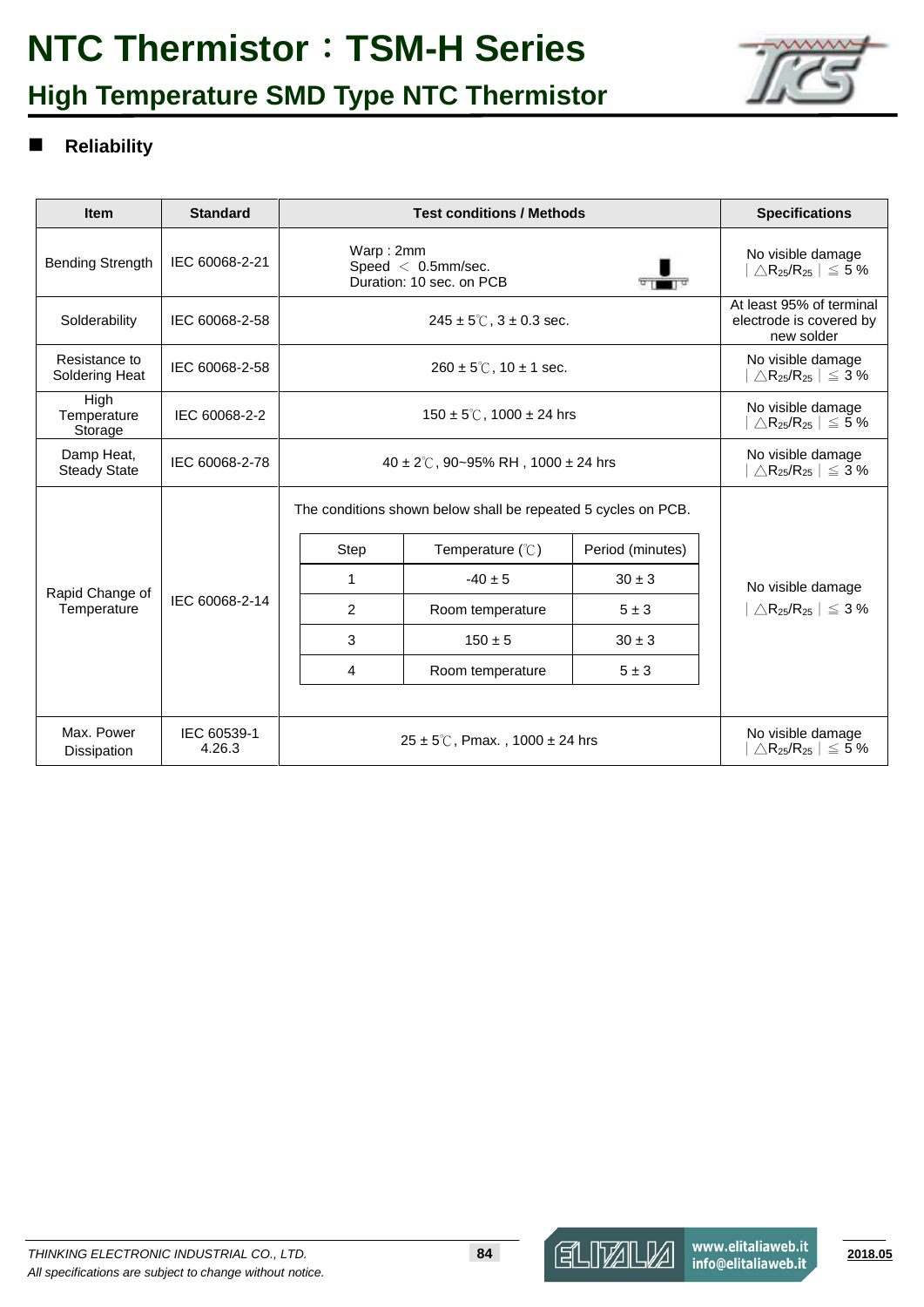

- **Packaging** 
	- **Taping Specification**



|              |               |       |      |      |       |      |                |       |                | (Unit: mm) |
|--------------|---------------|-------|------|------|-------|------|----------------|-------|----------------|------------|
| <b>Index</b> | $\mathsf A_0$ | $B_0$ | W    |      |       |      | $\mathbf{p}_2$ | $P_0$ | $\mathsf{D}_0$ | $K_0$      |
| Size         | ±0.05         | ±0.12 | ±0.2 | ±0.1 | ±0.05 | ±0.1 | ±0.05          | ±0.1  | ±0.1           | ±0.1       |
| 0402         | 0.62          | 1.12  | ჾ    | 1.75 | 3.5   | ▃    |                | 4     | l.55           | 0.60       |



(Unit: mm)

| Index | $A_0$ | $B_0$ | W    |      |       | P.   |       | $P_0$ | $D_0$ | $\mathbf{n}_0$ |
|-------|-------|-------|------|------|-------|------|-------|-------|-------|----------------|
| Size  | ±0.2  | ±0.2  | ±0.2 | ±0.1 | ±0.05 | ±0.1 | ±0.05 | ±0.1  | ±0.1  | ±0.1           |
| 0603  | 1.1   | 1.9   | 8    | 1.75 | 3.5   | 4    |       | 4     | 1.55  | 0.95           |
| 0805  | 1.5   | 2.3   | 8    | 1.75 | 3.5   |      |       |       | 1.55  | 1.0            |